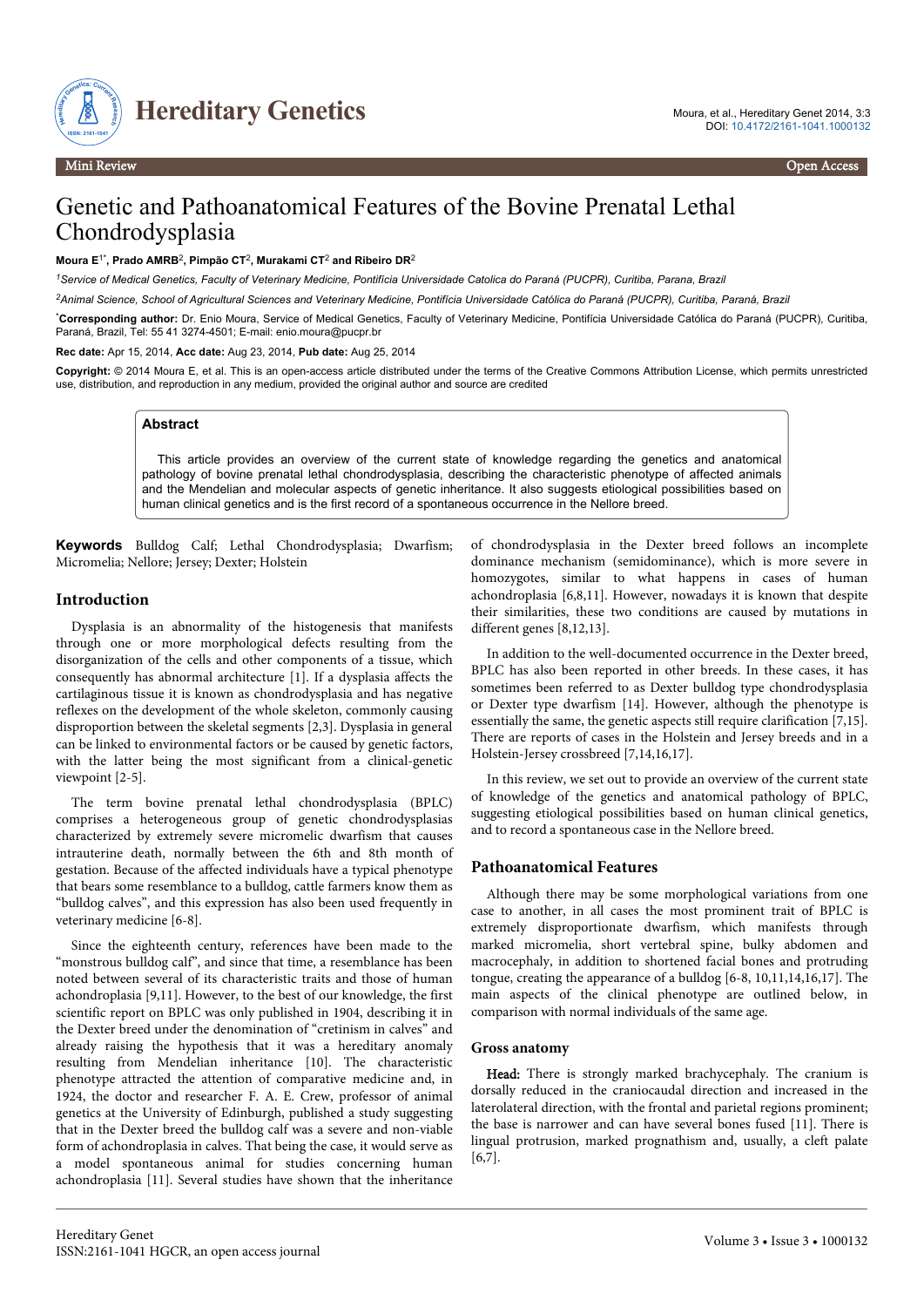**Citation:** Moura E, Prado AMRB, Pimpão CT, Murakami CT, Ribeiro DR (2014) Genetic and Pathoanatomical Features of the Bovine Prenatal Lethal Chondrodysplasia . Hereditary Genet 3: 132. doi:10.4172/2161-1041.1000132

Page 2 of 5

Thorax: The thoracic cage is reduced, with malformed ribs, causing compression of the lungs, which can develop with a multilobulated appearance [5,6,18]. There is platyspondylia, above all in the thoracic segment, resulting in a much shortened vertebral column. In some cases, it can be less than half the length of that of a normal fetus of the same age [11].

Abdomen: The combination of approximately normal-sized abdominal viscera and a very short lumbar spine leaves the abdomen bulky and protruding. There may be omphalocele or even evisceration [6,7,14].

Limbs: The thoracic and pelvic limbs present marked micromelia, with hypoplastic joints and with no mineralized tissue [14]. The shortening is greater in the proximal bones, also affecting the scapulae and the pelvis [11].

Tegument: Depending on the gestational age of the affected fetus, the body may have no hair, or have hair only in some areas or be totally covered in hair [6,7,14]. Figure 1 shows several of the abnormalities described above in an affected Nellore calf with a gestational age of approximately eight months.



Figure 1: Clinical phenotype of a female Nellore calf with prenatal lethal chondrodysplasia (bulldog calf). Most of the pathoanatomical abnormalities described in the text are present in this affected calf. A) Macrocephalia, frontal bossing, flattened face and protruding tongue; B) Severe micromelia and bulky abdomen.

#### **Histopathology**

The histological alterations of BPLC are evident on the growth plates and indicate a defect of the endochondral ossification [6]. The epiphysis are disorganized, have hyaline cartilage with numerous hypertrophied chondrocyte and show no differentiation between their zones [6,7]. The metaphysis are short and have thick trabeculae, showing irregular and deficient calcification [14,17].

The diaphysis may be thin and mainly constituted of cancelous osseous tissue and some compact tissue [6], or have a well-developed and normal looking cortical bone [7].

#### **Genetic Features**

Although cases of BPLC in different breeds have had essentially the same clinical phenotype, the data currently available do not make it possible to affirm that they have the same cause. It is likely that they are etiologically different, i.e., they may be caused by different genes (locus heterogeneity) [6,7]. For this reason, the Mendelian and molecular aspects of the Dexter breed will be explained first, followed by considerations on the other breeds.

#### **Inheritance pattern of BPLC in the Dexter breed**

The origins of the Dexter breed can be traced back to the nineteenth century from the Kerry breed, when there were individuals with short legs (Dexter type) and long legs (Kerry type). The Dexter type has a mild form of chondrodysplasia and, for this reason, its legs are short [6,8].

BPLC in the Dexter is caused by incompletely dominant mutations in the aggrecan gene ( $ACAN$  gene). If we represent the  $ACAN$  gene as "a" and the mutant allele as "A", the long-legged Dexter has an "aa" genotype (homozygote), the short-legged Dexter has an "Aa" genotype (heterozygote), and the bulldog Dexter has an "AA" genotype (homozygote). Thus, the homozygosity of the "A" allele causes a defect in the endochondral ossification that is so severe that it is incompatible with life [6,8]. Therefore, based on the principle of Mendelian genetics, if two heterozygote Dexters are crossed, there is a 25% chance of the offspring having long legs, a 50% chance that it will have short legs, and a 25% chance that it will be affected by BPLC (bulldog calf), as shown in Figure 2.

The inheritance pattern that we have described is classically known as incomplete dominance (semidominance). In human medical genetics, it has become the custom to refer to the phenotype that is manifested in heterozygotes to any degree as being dominant, as is the case of human achondroplasia. However, homozygotes for the human achondroplasia allele have a more severe clinical phenotype. Therefore, their inheritance mechanism corresponds to the concept of incomplete dominance of classical genetics [19]. If we adopt the language of medical genetics, BPLC in the Dexter breed has a dominant autosomal inheritance pattern with prenatal lethality.

#### **Molecular aspects of BPLC in the Dexter breed**

In 2007, Cavanagh et al. [8] discovered that mutations in the ACAN gene are the cause of BPLC in the Dexter breed. The ACAN gene is located in band 5 of region 1 of the long arm of bovine chromosome 21 (BTA21q15). It encodes the aggrecan, a protein present in the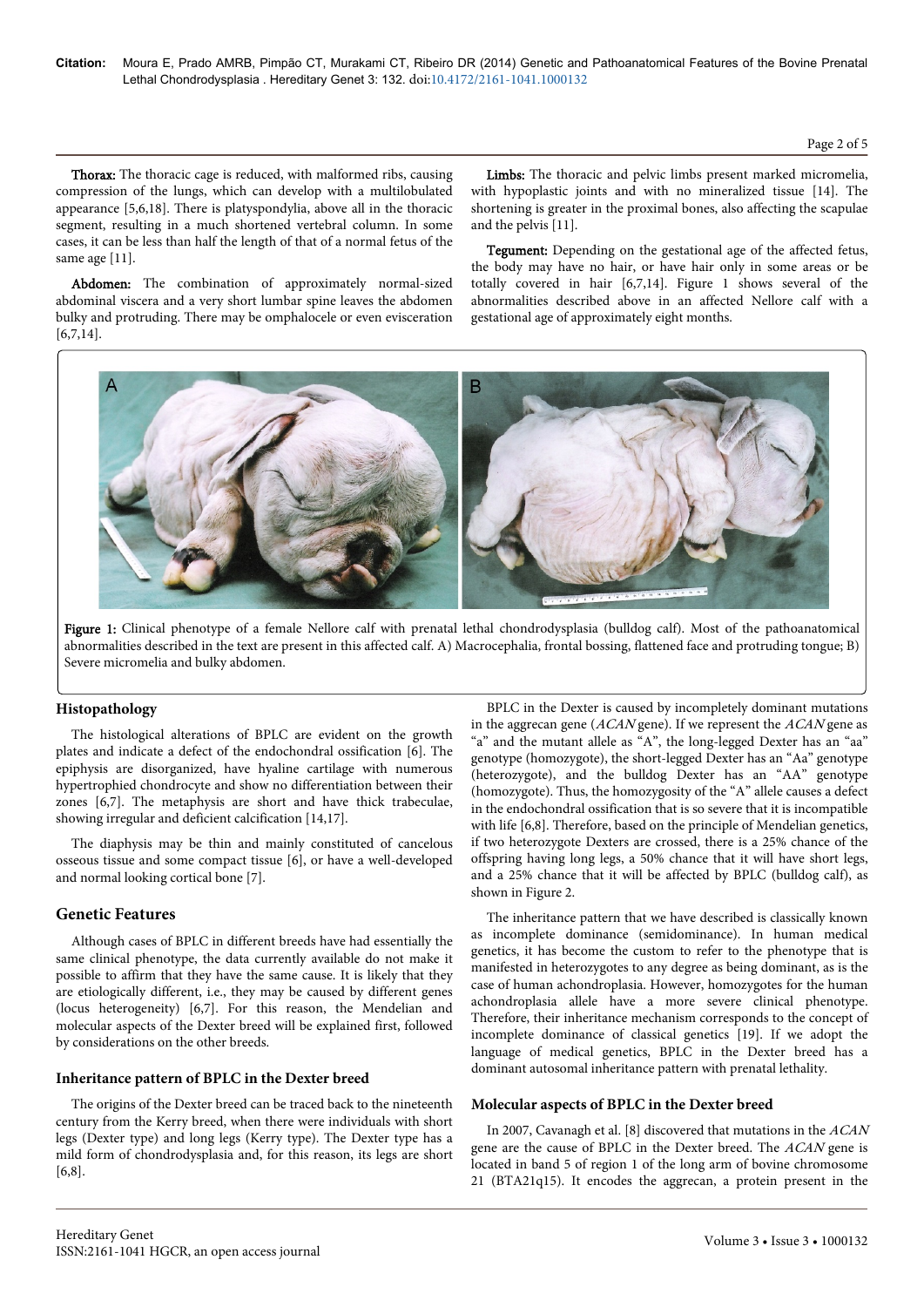#### Page 3 of 5

extracellular matrix of the cartilaginous tissue and is necessary for its normal formation. It was formerly known as chondroitin sulfate proteoglycan core protein 1 (CSPGCP or CSPG1).

Cavanagh et al. [8] found two mutations of the ACAN gene responsible for BPLC in all the cases that they tested. The most frequent was an insertion of 4 bp in the Exon 11

(2266\_2267insGGCA), creating a reading frame and a premature termination codon. The most rare was a transition in the exon 1 (– 198C>T), creating a new initiation codon situated 199 bp before the normal initiation codon. Both the mutations cosegregate with the chondrodysplasia of the Dexter. Currently, diagnostic tests are available for both these mutations in several countries.



# **Considerations on BPLC in other breeds**

In all the cases of BPLC described in the Holstein breed, animals of both sexes were affected and the parents were phenotypically normal, leading to the assumption of autosomal recessive inheritance [7]. The existence of common ancestors in one of the reports strengthens this hypothesis [7]. However, there is a need for further studies in order to determine the inheritance pattern.

The cases described in the Jersey breed have no detailed information regarding the parents, but it may be assumed through by the context that they were phenotypically normal. There is also no information regarding the sex of the affected animals [14,17]. The same is also true in the case that describes an affected Hostein-Jersey crossbred. If we accept that the parents were normal, it could be said that there was recessive inheritance in the cases of BPLC in the Jersey breed. However, it would not be safe to make any definite statement to this effect.

The family history of the affected Nellore calf that is illustrated in this paper is unknown, enabling no conclusion to be reached regarding the inheritance mechanism.

It should also be borne in mind that Dexters have been used for crossbreeding or to form other breeds. This means that mutations of the ACAN gene responsible for the "bulldog" phenotype could be present in different bovine populations. Likewise, mutations in other genes that might cause BPLC may be found in the most different breeds, since there is essentially one bovine genome. There could be a variation in the genotype frequency of different breeds or populations [20].

# **Phenotypical Similarities between BPLC and Human Chondrodysplasias**

In the human species, some types of disproportionate dwarfism show phenotypic similarities with BPLC and have a known molecular base. Considering that the genes that control the development of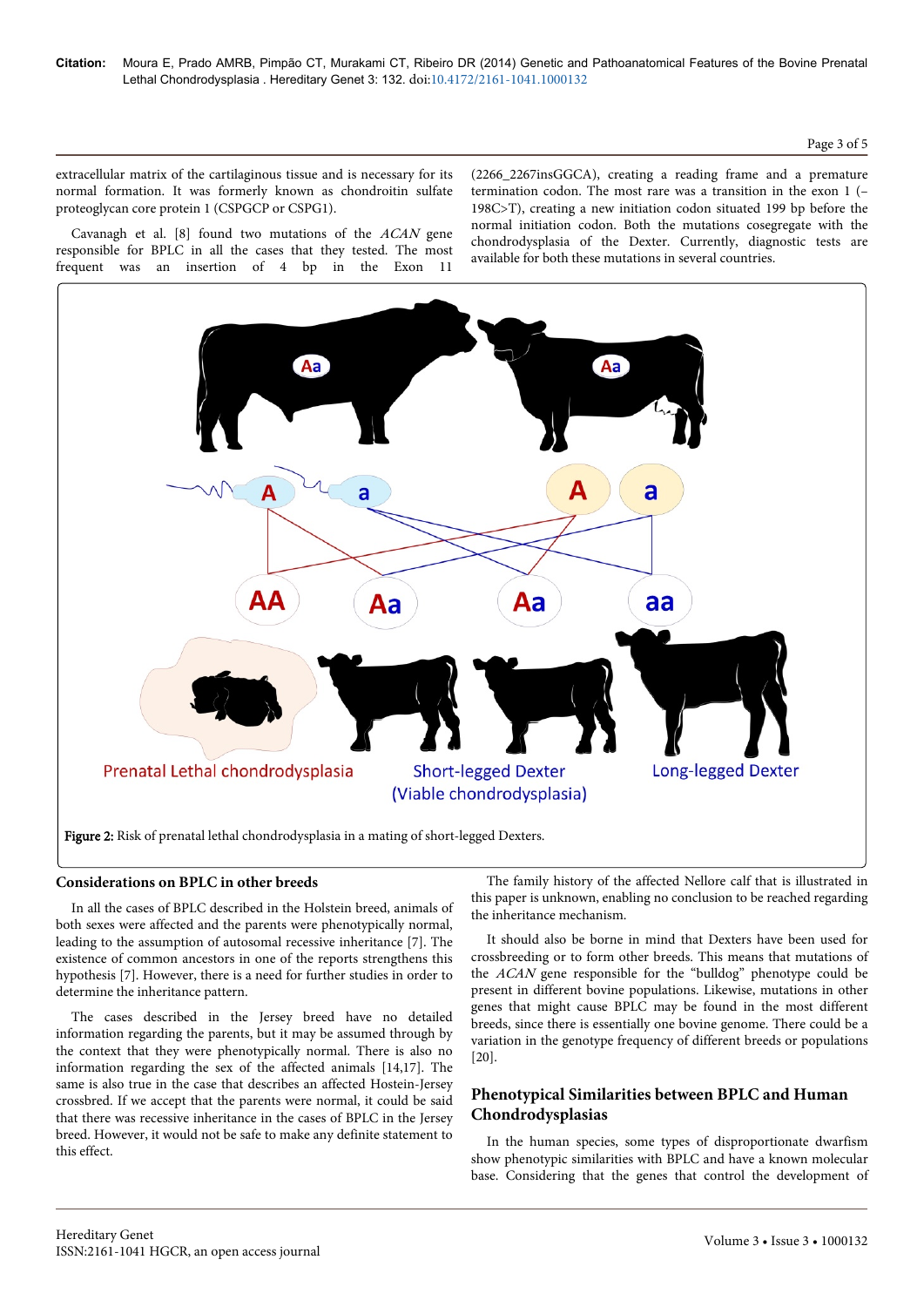#### Page 4 of 5

vertebrates, and the epigenetic mechanisms that control their expression, are highly conserved [21], the knowledge of the molecular base of human chondrodysplasias may be a starting point for clarifying the etiology of cases in animals. Table 1 shows the main aspects of human chondrodysplasias whose major characteristic is lethal micromelic dwarfism.

It should also be considered that different mutations in the same gene may cause phenotypic variations (allelic heterogeneity) or even different phenotypes (phenotypic heterogeneity) [19]. Therefore, bovine chondrodysplasias phenotypically distinct from BPLC could end up being the expression of alleles from the same gene. For instance, in humans, spondyloepiphyseal dysplasia, Kimberly type, is caused by a non-lethal dominant mutation in the ACAN gene, causing a short proportionate stature [22], whereas spondyloepiphyseal dysplasia, aggrecan type, is caused by another non-lethal mutation of the ACAN gene, but is recessive and causes a severe form of disproportionate dwarfism [23,24].

# **Acknowledgements**

The authors would like to thank Dr. Valter da Silva Queiroz (Pontifícia Universidade Católica do Paraná) who referred to us the Nellore bulldog calf.

| Chondrodysplasia                                        | OMIM number<br>$(*)$ | <b>Clinical phenotype</b><br>(main features)                                                                                    | Lethality                                                                                                                                                 | <b>Mutated gene</b>                                                            | Inheritance pattern                      |
|---------------------------------------------------------|----------------------|---------------------------------------------------------------------------------------------------------------------------------|-----------------------------------------------------------------------------------------------------------------------------------------------------------|--------------------------------------------------------------------------------|------------------------------------------|
| IA<br>Achondrogenesis<br>type<br>(Houston-Harris type)  | 200600               | Severe<br>micromelia:<br>flattened<br>macrocephaly;<br>nasal bridge; small thoracic<br>cage; prominent abdomen.                 | Prenatal/perinatal                                                                                                                                        | TRIP11<br>[Thyroid hormone receptor<br>interactor 11]                          | Autosomal recessive<br>$(**)$            |
| <b>IB</b><br>Achondrogenesis<br>type<br>(Fraccaro type) | 600972               | Severe<br>micromelia;<br>macrocephaly;<br>flattened<br>nasal bridge; small thoracic<br>cage; prominent abdomen.                 | Prenatal/perinatal                                                                                                                                        | SLC26A2<br>26<br>[Solute carrier family<br>(sulfate transporter), member<br>21 | Autosomal<br>recessive<br>$(***)$        |
| Achondrogenesis type II (Langer-<br>Saldino type)       | 200610               | Micromelia; macrocephaly;<br>flattened<br>nasal<br>bridge;<br>thoracic<br>small<br>cage;<br>prominent abdomen; cleft<br>palate. | Prenatal/neonatal                                                                                                                                         | COL2A1                                                                         | Autosomal<br>dominant<br>$(**)$          |
|                                                         |                      |                                                                                                                                 |                                                                                                                                                           | [Collagen, type II, alpha-1]                                                   |                                          |
| Homozigous achondroplasia                               | 100800               | Micromelia; macrocephaly;<br>flattened<br>nasal<br>bridge;<br>thoracic<br>small<br>cage;<br>prominent abdomen.                  | Usually neonatal<br>(only<br>homozygotes).<br>Heterozygous<br>achondroplasia<br>is<br>non-<br>lethal and is the most<br>common form of human<br>dwarfism. | FGFR3                                                                          | Autosomal<br>dominant<br>$(**)$          |
| Thanatophoric dysplasia, type I                         | 187600               | Micromelia; macrocephaly;<br>flattened<br>bridge;<br>nasal<br>thoracic<br>small<br>cage;<br>prominent abdomen.                  | Usually perinatal                                                                                                                                         | FGFR3<br><b>[Fibroblast</b><br>growth<br>factor<br>receptor 3]                 | Autosomal<br>dominant<br>$^{(\ast\ast)}$ |
| Thanatophoric dysplasia, type II                        | 187601               | Micromelia; macrocephaly;<br>flattened<br>nasal<br>bridge;<br>thoracic<br>small<br>cage;<br>prominent abdomen.                  | Usually perinatal                                                                                                                                         | FGFR3<br>[Fibroblast]<br>growth<br>factor<br>receptor 3]                       | Autosomal<br>dominant<br>$^{(\ast\ast)}$ |
| Thanatophoric<br>dysplasia,<br>Glasgow variant          | 273680               | Micromelia; macrocephaly;<br>flattened<br>bridge;<br>nasal<br>thoracic<br>small<br>cage;<br>prominent abdomen.                  | Neonatal                                                                                                                                                  | FGFR3 (likely)                                                                 | Autosomal recessive<br>$(*)$             |
| (*) Reference 24; (**) Reference 2.                     |                      |                                                                                                                                 |                                                                                                                                                           |                                                                                |                                          |

Table 1: Human lethal micromelic chondrodysplasias

#### **References**

- 1. [Spranger J, Benirschke K, Hall J G, Lenz W, Lowry R B et al. \(1982\)](http://www.ncbi.nlm.nih.gov/pubmed/7057306) [Errors of morphogenesis: Concepts and terms. Recommendations of an](http://www.ncbi.nlm.nih.gov/pubmed/7057306) [International Work Group. J Pediatr 100: 160-165.](http://www.ncbi.nlm.nih.gov/pubmed/7057306)
- 2. [Krakow D, Rimoins DL \(2010\) The skeletal dysplasias. Genet Med 12:](http://www.ncbi.nlm.nih.gov/pubmed/20556869) [327-341.](http://www.ncbi.nlm.nih.gov/pubmed/20556869)
- 3. Moura E, Pimpão C T (2012) A bird's-eye view of veterinary medicine. Veterinary dysmorphology. In: Perez-Marin, C C InTech, Rijeka.
- 4. [White P J, Windsor P A \(2012\) Congenital chondrodystrophy of](http://www.ncbi.nlm.nih.gov/pubmed/22633829) [unknown origin in beef herds. Vet J 193: 336–343.](http://www.ncbi.nlm.nih.gov/pubmed/22633829)
- 5. [Agerholm J S \(2007\) Inherited Disorders in Danish Cattle. APMIS 115:](http://www.researchgate.net/publication/5908966_Inherited_disorders_in_Danish_cattle) [19-20.](http://www.researchgate.net/publication/5908966_Inherited_disorders_in_Danish_cattle)
- 6. [Harper P A W, Latter M R, Nicholas F W, Cook R W, Gill P A \(1998\)](http://www.ncbi.nlm.nih.gov/pubmed/9578757) [Chondrodysplasia in Australian Dexter cattle. Aust Vet J 76: 199-202.](http://www.ncbi.nlm.nih.gov/pubmed/9578757)
- 7. [Agerholm J S, Arnbjerg J, Andersen O \(2004\) Familial chondrodysplasia](http://vdi.sagepub.com/content/16/4/293.full.pdf) [in Holstein calves. J Vet Diagn Invest 16: 293-298.](http://vdi.sagepub.com/content/16/4/293.full.pdf)